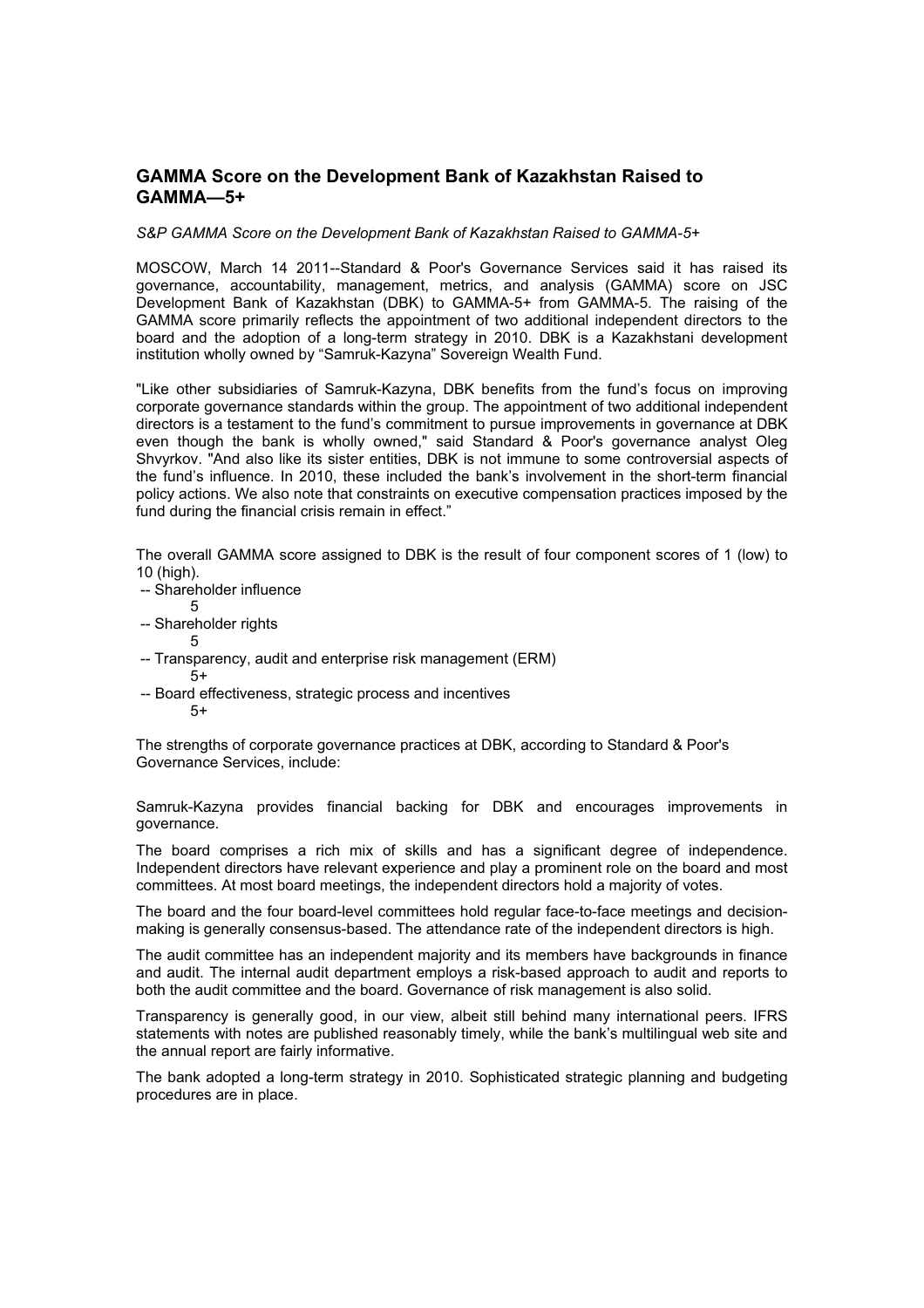The laws of Kazakhstan confer a wide scope of direct voting rights, and these will automatically apply to any external shareholder in DBK.

Standard & Poor's analysis, however, identified several weaknesses it sees in the governance system of DBK, including:

Samruk-Kazyna fund is a complex governmental organisation managing a portfolio of very diverse businesses. In the past, there were significant delays in the fund's decision-making with respect to its subsidiaries. Also, we believe that some of the fund's decisions reflected tactical goals or political sensitivities of the government, and that these decisions were not in line with the operating needs and strategic objectives of DBK.

The strength of checks and balances provided by the independent directors is untested. Although the independent directors clearly influenced the terms of some major transactions, their ability to confront the parent company and veto certain transactions has not been demonstrated yet.

The bank's strategy is intertwined with the government's industrial policy and financial regulation. As a consequence, DBK has limited autonomy in terms of setting strategy and its implementation.

Executive pay is not currently linked to performance. Samruk-Kazyna continues to oppose all bonus payments despite the economic recovery and positive financial results of the bank.

The risk management department does not have the sophisticated information technology needed to achieve compliance with Basel II requirements.

In our view, there is room for improvement in terms of transparency and investor relations.

The report is available on Standard & Poor's web site at www.governance.standardandpoors.com and on the Russian-language web site www.standardandpoors.ru. Information on Corporate Governance Scores and GAMMA scores is available at www.governance.standardandpoors.com. Alternatively, call one of the following Standard & Poor's numbers: Moscow (7) 495-783-4000/40.

This document does not constitute an offer of services in jurisdictions where Standard & Poor's or its affiliates do not have the necessary licenses. All information provided by Standard & Poor's is impersonal and not tailored to the needs of any person, entity or group of persons.

Standard & Poor's makes no warranties, express or implied, as to results to be obtained from use of information provided by Standard & Poor's and used in this service, and Standard & Poor's expressly disclaims all warranties of suitability with respect thereto.

The opinions expressed are the independent opinions of Standard & Poor's Governance Services, a department of Standard & Poor's Equity Research Services, and do not reflect the opinions of other areas of Standard & Poor's.

A GAMMA score is based on current information provided to Standard & Poor's by the company, its officers and any other sources Standard & Poor's considers reliable. A GAMMA score is neither an audit nor a forensic investigation of governance practices. Standard & Poor's may rely on audited information and other information provided by the company for the purpose of the governance analysis. A GAMMA score is neither a credit rating nor a recommendation to purchase, sell or hold any interest in a company, as it does not comment on market price or suitability for a particular investor. Scores may also be changed, suspended or withdrawn as a result of change in, or unavailability of such information.

This material is not intended as an offer or solicitation for the purchase or sale of any security or other financial instrument. Securities, financial instruments or strategies mentioned herein may not be suitable for all investors. Any opinions expressed herein are given in good faith, are subject to change without notice, and are only correct as of the stated date of their issue.

Standard & Poor's Corporate Governance Scores, GAMMA scores and other analytic services are performed as entirely separate activities in order to preserve the independence and objectivity